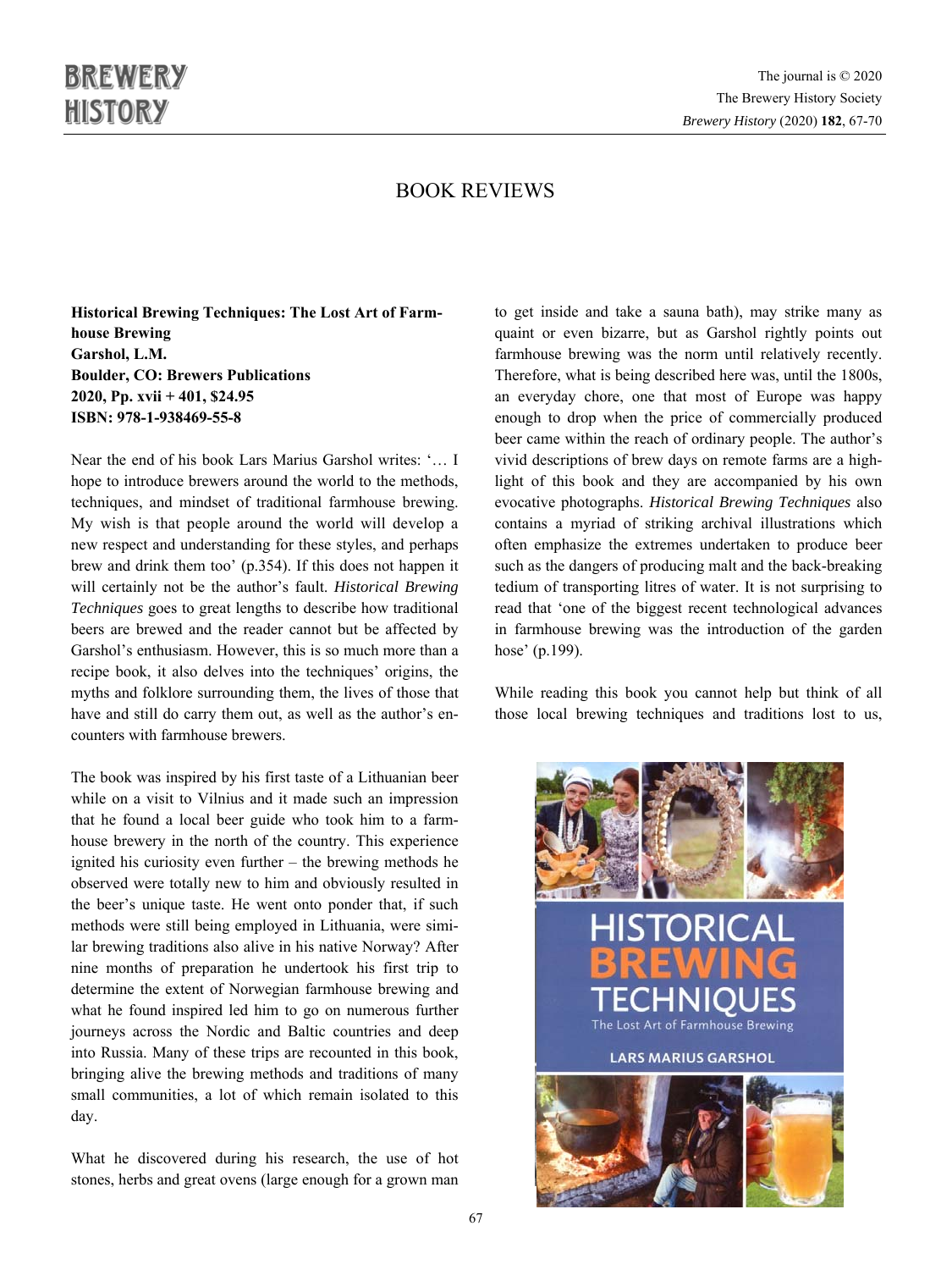some within living memory. It is to the author's great credit that he has undertaken such a vast project to document those still with us. He states that 'my hope is that renewed interest from the major beer nations for these beers will help people in the Nordic and Baltic regions, as well as in Russia, see that these traditions are important and must be preserved. But, again, it is really the locals in the farmhouse brewing regions that have to preserve the tradition by taking it up and keeping it alive. Farmhouse brewing is a *tradition*. It is not communicated through reading books, but through direct learning from an experienced brewmaster already living in the tradition, and direct contact with other brewers in the same tradition as yourself' (p.355).

The author's passion for his subject is almost evangelical, it is certainly infectious, he even suggests that growing awareness of farmhouse brewing techniques may lead to a second brewing revolution following on from that of craft beer. Of course, only time will tell if this happens, but in the meantime what we do have is an engrossing and important book.

**A Natural History of Beer DeSalle, R. and Tattersall, I. New Haven, CT: Yale University Press 2019, Pp.xi + 242, \$28.00 ISBN 978-0-300-23367-4** 

**Beer: Taste the Evolution in 50 Styles Watson, N. London: Kyle 2020, Pp.208, £15.99 ISBN 978-0-85783-7219** 

Both *A Natural History of Beer* and *Beer: Taste the Evolution in 50 Styles* offer the reader an introduction to the drink, but in distinctive ways. The first does so by describing '… just how complex the identity of beer is, by situating it first in its historical and cultural contexts, and then in the setting of the natural world from which both its ingredients and the human beings who made it have emerged' (p.x) and the second by offering a 'journey through the history of beer' (p.8) using its four main ingredients to structure the narrative.

DeSalle and Tattersall, with backgrounds in museum curation, have previously published *A Natural History of Wine*  and they apply a similar formula to beer. The first section, and the least impressive, is a quick jog through the history of beer and beer drinking cultures. The book takes off in Part Two which investigates beer's components, but before doing so the authors discuss what all four made of, molecules. The most important of these is DNA and this is discussed in some detail, especially in relation to genetic sequencing, a technique they return to when tackling the ancestry of domesticated barley, yeast and hops. There then follows four chapters on water, barley, yeast and hops, all providing an excellent outline of these basic ingredients. Part Three, 'The Science of Gemütlichkeit', tackles fermentation, how we encounter beer through our senses, and its physiological effects on our body. As in Part Two, quite complex issues are described thoroughly, but in an accessible manner. The final part of the book is a slightly odd mixture of chapters which deal with beer phylogeny – that is the relationship between different beer styles and how they evolved – attempts to recreate ancient types of beers and the future of beer. The real strength of this book lies in its middle two sections, the authors appear more surefooted when discussing the scientific aspects of beer and brewing. Read together with Pete Brown's *Miracle Brew* you will come away with a very good understanding of beer's constituents as well as the process of brewing and our physical and psychological relationship beer.

The four main ingredients are also analysed in *Beer: Taste the Evolution in 50 Styles*, but here they are used to frame a breezy discussion of brewing history, written in a conversational, but not patronising, style. Each section is broken down into one- or two-page descriptions of a particular beer style which is used to illustrate particular points in the history of brewing. For example, the hop section begins with ale before hops, goes on to mention noble and British hops (including the instigation of hop breeding programmes) and ends with the rise of west coast American hops. The format

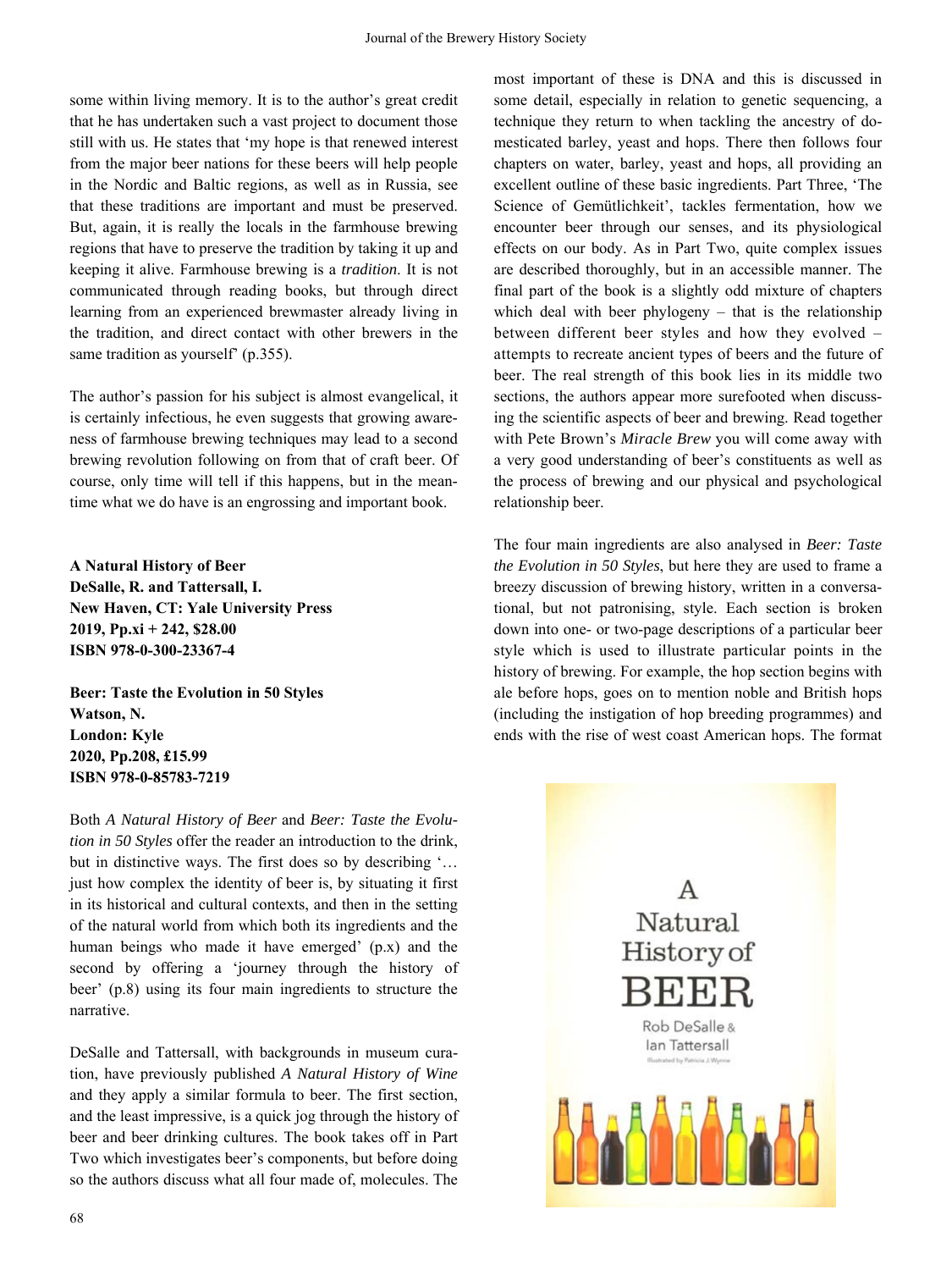

does mean that certain aspects are missing, for instance the historical importance of Australian, New Zealand and Japanese hops, but this is only a minor quibble as the intention is give an overview, not an exhaustive analysis. Another minor irritation is the somewhat excessive use of illustrations which don't add to the understanding of the topic at hand, but rather tend to break up the text. What is helpful, however, is that each beer style cited has a, more often than not, easily available bottled beer for the reader to try. In doing so the author endeavours to fulfil her aim which 'is to help you taste your way through the evolution of beer styles over time, hopefully giving you an understanding of how different beer styles have influenced each other, what sets each style apart, and how we got to our modern-day boom time for beet' (p.26). This is more than achieved and I would recommend *Beer: Taste the Evolution in 50 Styles* to anyone who wishes to 'journey through the history of beer' – this is an excellent point of departure.

**Egypt's Beer: Stella, Identity. And the Modern State Foda, O.D. Austin, TX: University Texas Press 2019, Pp.xi + 252, \$34.95 ISBN 978-1-4773-1955-0** 

*You know, without doubt, every group of people needs a distraction. For example, there's* arak *in Turkey and Lebanon. We wish for beer to become the popular drink in Egypt.* 

The above quote bookends this excellent work, highlighting its importance to the author. Spoken by Ismaʿil Hafiz – employee of the Cairo-based Pyramid Brewery – to Gamal Abdel Nasser – president of the republic of Egypt, it reminds him that at the beginning of the 1960s it was possible to believe that beer, specifically Stella, could become Egypt's drink. And it did become a reality. Consequently, to understand Stella's place in Egyptian history, it should be analysed, not from its present position (one with a declining market and little cultural cachet), but from the viewpoint of those that made and sold Stella, combined with the social, political, economic and technological realities which helped shape its history. Stella did become the beer of Egypt and this book ably describes how it became such a dominant product.

The narrative begins with the establishment of the two breweries which would eventually produce Stella, the Crown Brewery in Alexandria and the Pyramid Brewery. Opened in 1897 and 1898 respectively the companies were founded by a group of Belgian investors based in Brussels. From the outset the breweries leadership contained a mixture of Europeans and members of the Egyptian business elite and to ensure a high-quality product they employed German and Czech brewers. After difficulties in the early years the breweries were provided with a boost thanks to the First World War, with few imports in this period they could consolidate their position in the home market. Another crucial factor was the growth of a particular section of Egyptian society – modern, urban and secular the *effendiyya* used the consumption of alcohol to distinguish themselves from the establishment. Stella, launched as a joint venture by the two breweries in the late 1920s, was targeted at this group. Another important aspect in the rise of Stella was the growing